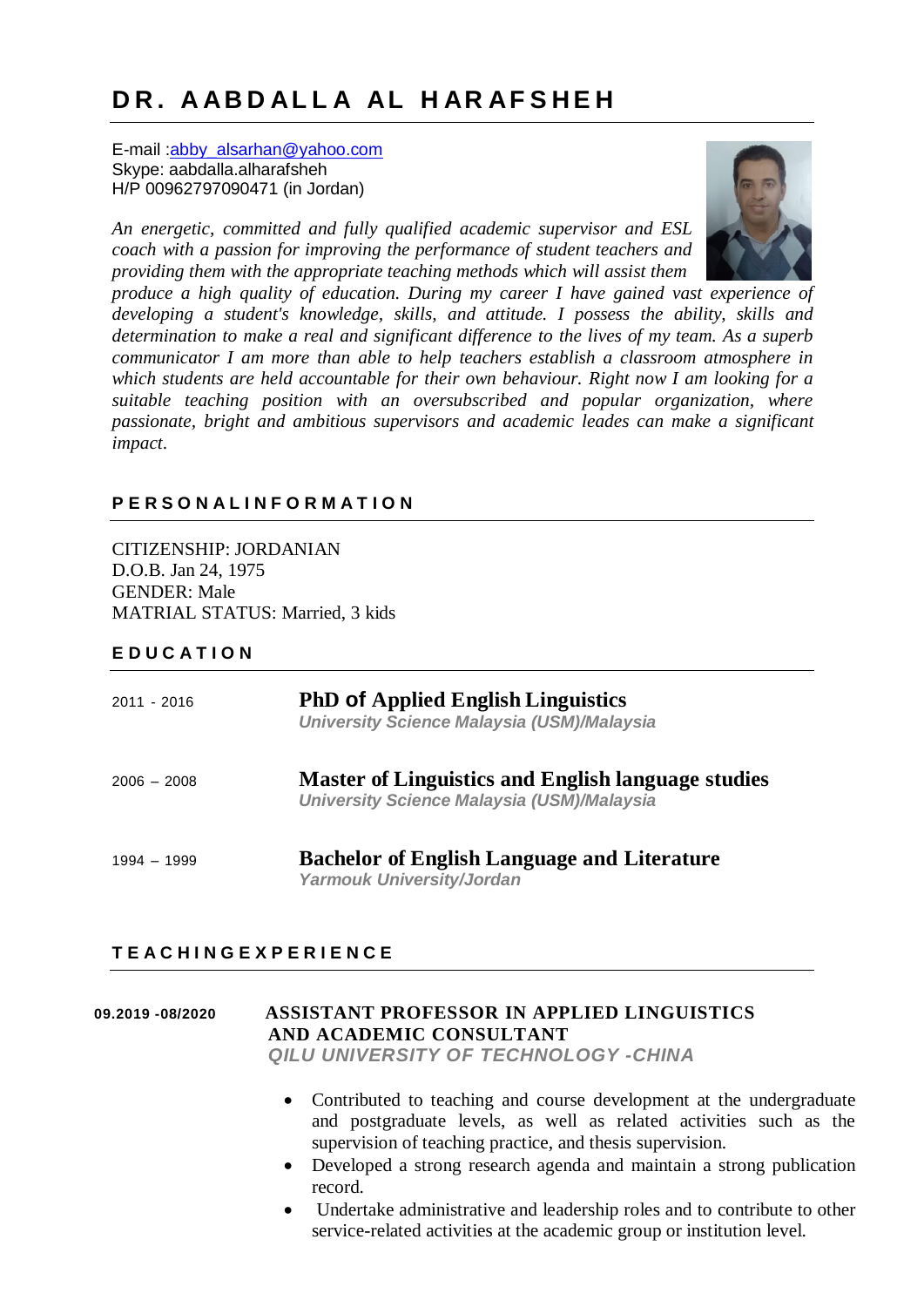- Established partnerships with local and international researchers and practitioners to explore avenues for research and teaching that will create an impact in the discipline and education practice
- Organized or facilitated events and workshops
- Developed teaching and learning materials
- Created new teaching and assessment strategies, education and career plans
- Delivered materials to a group or individuals that need particular support.

#### **02.2017 -02-2018 EDUCATION SUPERVISOR AND TEACHING AND LEARNING COACH**

*Interserve Learning and Employment International under the supervision of Colleges of Excellence-Saudi Arabia*

- Supporting teaching staff individually and in teams to improve and achieve outstanding teaching and learning practice.
- You will focus on the development of teacher practice and how it impacts student learning by implementing and guiding jobembedded professional development that is standards-based and results driven.
- Assist Senior Management in the delivery of the College Improvement Plan. Actively support a culture of openness and ambition for excellence in teaching, learning and assessment practice.
- Undertake lesson observations and the creation of aligned action plans.
- Utilise a range of coaching methods, and develop reflective practice in all teaching staff and to lead the improvements in standards of teaching, learning and assessment improving student outcomes, in addition to leading the implementation of research-based professional development models.
- Lead the development of new learning strategies and utilization of new technologies.
- Planning and delivery of on-going, job embedded continuing professional development of the Teaching staff. Develop, promote and engage with all teaching staff in innovative methods of sharing good practice & teaching resources.

#### **04.2013 – 07.2014 ENGLISH LECTURER AND CURRICULUM DEVELOPER**

*TQ Education and Training under the supervision of Saudi Petroleum Services Polytechnic/KSA*

- Teaching TeckTalk series for ARAMCO company under the supervision of SPSP college dealing with an intensive training from ARAMCO. Preparing supplemental material as well as day to day administrative duties.
- **Produced high quality resources and took part in the creation of** new schemes of work.
- Communicated with students and the teaching administration Met with students and other educators on a constant basis to discuss student progress.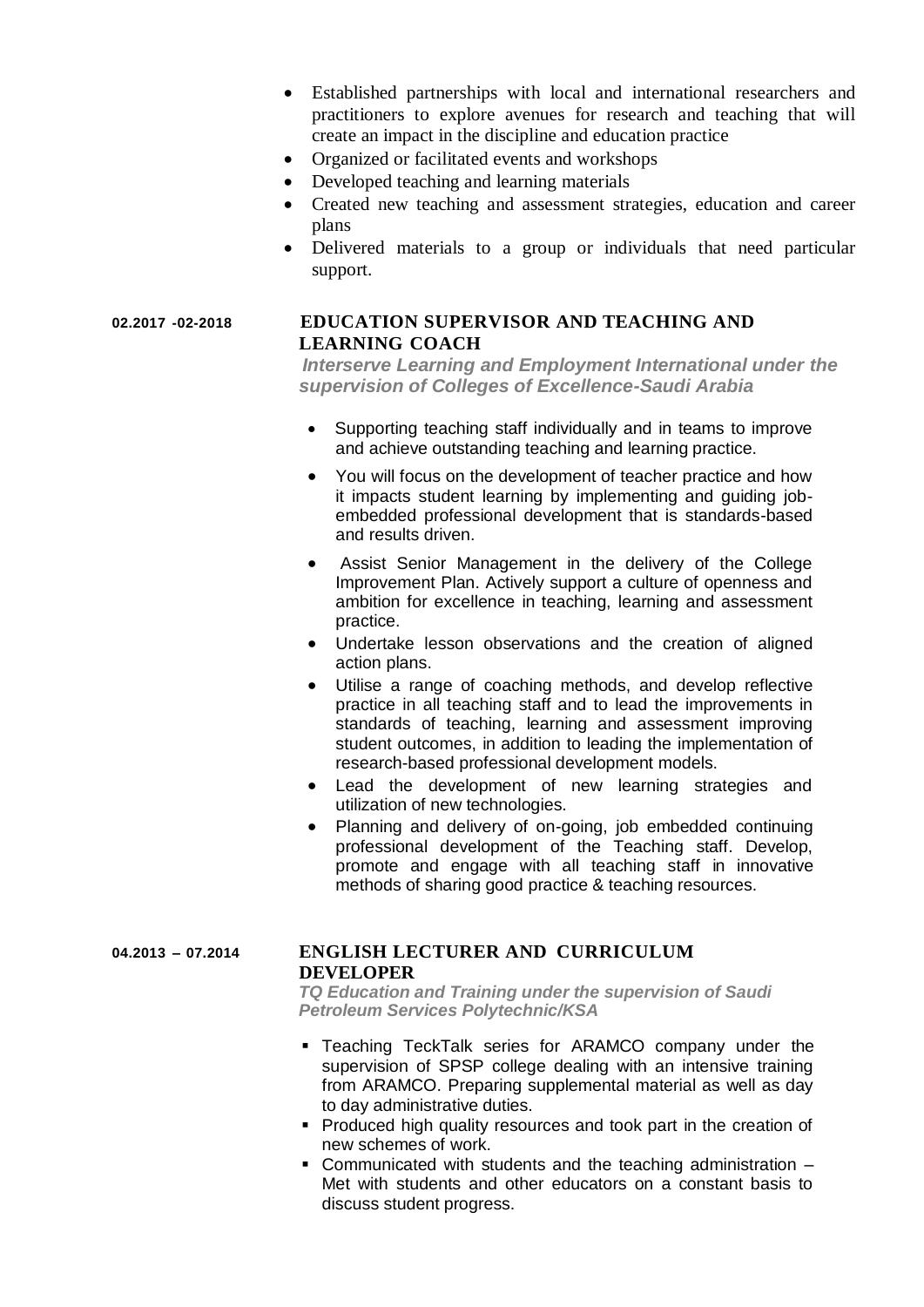- Maintained discipline in the classroom Created a vibrant teaching atmosphere.
- Recorded and maintained accurate student attendance records and grades.
- Worked in accordance with school behavior policy to set high standards and expectations for students.
- **Tracked progress through assessment and reporting within own** teaching groups.
- **Monitored the progression of students in teaching groups.**
- Took part in the college quality assurance Attended and contributed to college meetings and weekly briefing – Worked as a team supporting college teachers in spreading and sharing good practices.
- **Interrogated other instructors and interpreted relevant data to** use as achievement tools.
- **Engaged in the self-review processes together with the school** management.
- **If Identified students at risk of under achievement and ensured that** appropriate interventions were in place.

#### **10.2008 – 07.2010 ENGLISH LECTURER**

*Northern Border University /KSA*

- Prepared and imparted English language lessons using modern methods to attain the lesson objectives.
- Arranged test materials: assessed students' progress and presented regular assessment reports. Managed, proctored, and graded written and oral performance tests.
- Conducted Computer Assisted Instruction (CAI) classes and included appropriate web based material into the syllabus.
- Produced high quality resources and took part in the creation of new schemes of work.
- Communicated with students and the teaching administration Met with students and other educators on a constant basis to discuss student progress.
- Maintained discipline in the classroom Created a vibrant teaching atmosphere.
- Worked in accordance with school behaviour policy to set high standards and expectations for students.
- Tracked progress through assessment and reporting within own teaching groups.
- Monitored the progression of students in teaching groups. Took part in the college quality assurance – Attended and contributed to college meetings and weekly briefing – Worked as a team supporting college teachers in spreading and sharing good practices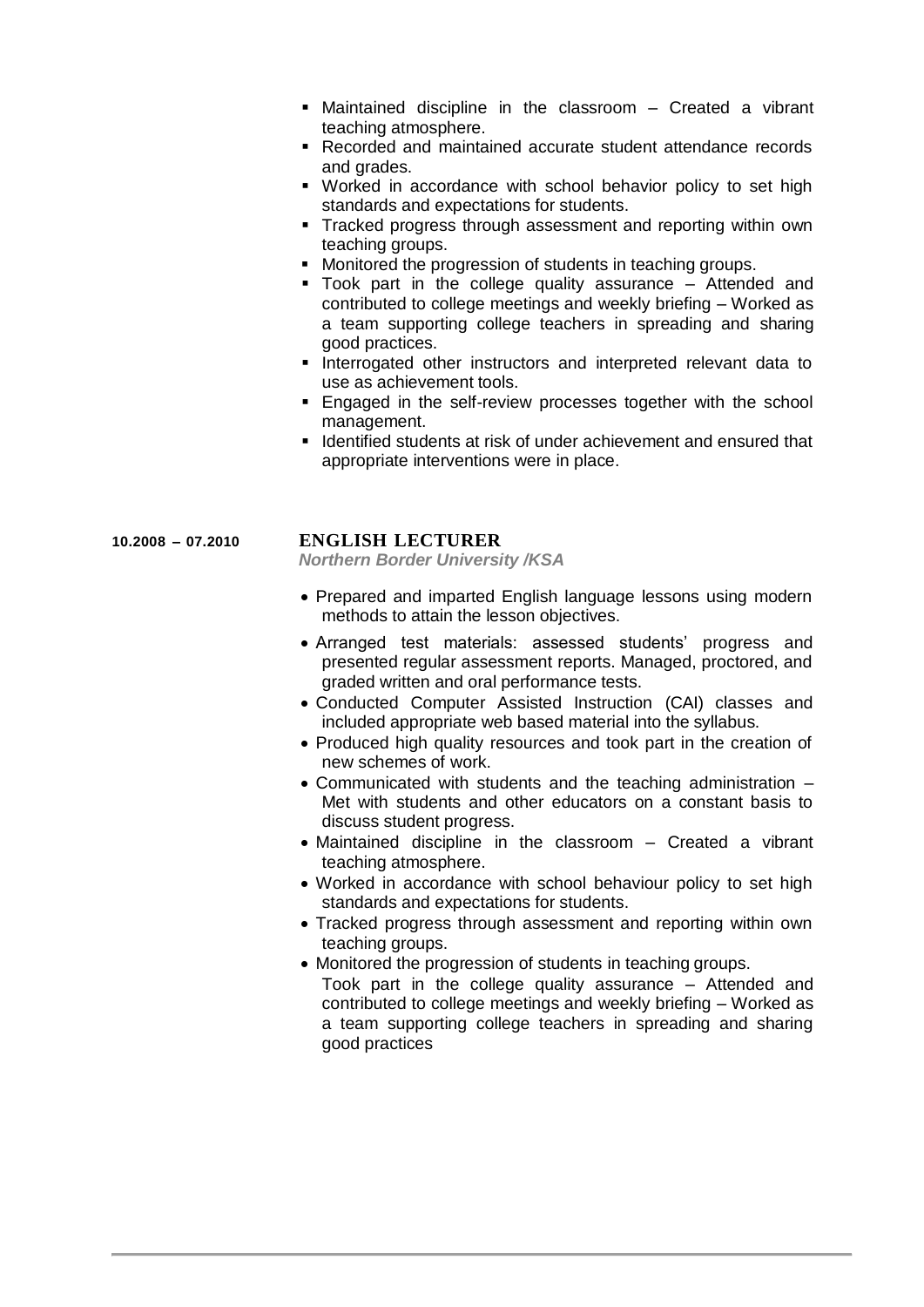#### **09.2005 – 06.2006 ENGLISH TEACHER**

*Ministry of Education* /*Jordan*

- **Planned and conducted English language lessons for secondary** grades 10 and 11 with classes averaging 20-25 students
- Wrote, prepared and submitted weekly lesson plans and created and designed homework, quizzes and exams to test student's abilities
- **Instructed students using textbooks, worksheets, games, and** visuals to help improve reading, writing, speaking, and listening skills
- **Provided weekly feedback to Head of English department;** participated in regularly scheduled teacher and/or parent meetings
- Completed mid-term and end of year student performance and assessment reports

## **09.2001 – 06.2005 ENGLISH TEACHER & ACADEMIC COORDINATOR**

*Ministry of Education* /*KSA*

- **Prepared and educated students for the future. Primarily in the** middle, high schools and post-secondary schools.
- Taught grammar, reading comprehension, writing, and understanding of books and other writings.
- created lesson plans and taught those plans to the entire class, individually to students or in small groups, tracked student progress and presented the information to parents, created tests, created and reinforced classroom rules, worked with school administration, prepared students for standardized tests, and managed students outside the classroom, such as in school hallways, detention, etc

## **08.1999 – 09.2001 ENGLISH TEACHER & ACADEMIC COORDINATOR**

 *Ministry of Education* **/***Jordan*

- Assessed and continuously monitored student progress.
- Planned, prepared and delivered lessons to classes.
- **Encouraged students to actively participate throughout class.**
- Used a modern and dynamic teaching approach which allows students to communicate easily using the English language.
- Researched and devised entertaining, amusing, interesting, creative, productive lessons for students.
- Taught small groups or on a one-to-one basis.
- Assessed and recorded students' progress by setting and marking coursework and examinations.
- Participated in staff meetings and extra-curricular activities.
- **Undertook pastoral and supervisory duties.**
- communicated clearly and concisely, both orally and in writing
- **F** recognized variations in student backgrounds, abilities, and learning styles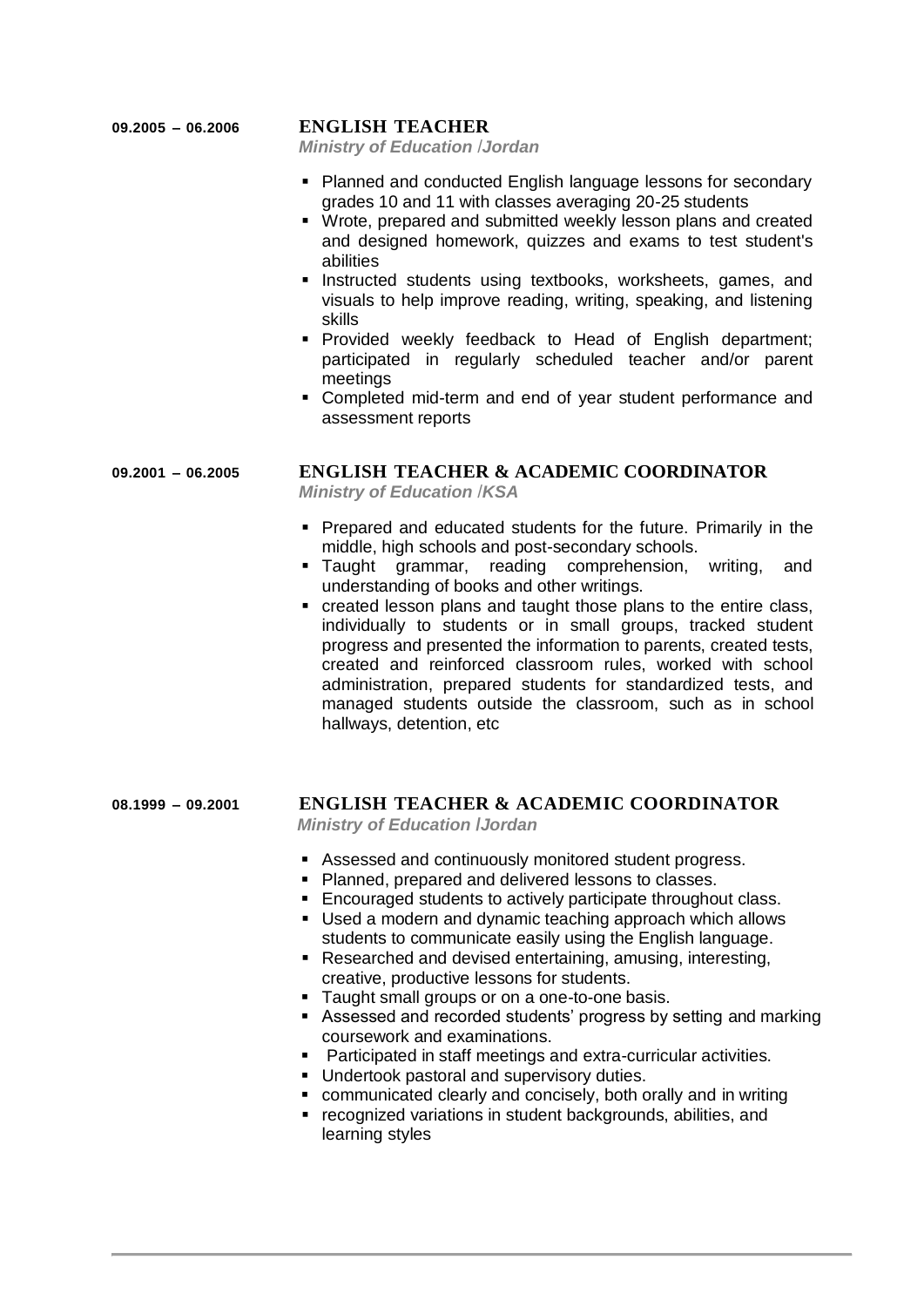## **A R E A S O F E X P E R T I S E**

## *Teaching*

- Excellent knowledge of subject areas and ability to teach students by using various methods
- Strong commitment in teaching graduate and undergraduate students.
- Skilled in collecting appropriate material for students.
- Expertise in using technology to enhance teaching and learning.
- Able to work in stressful situations and when under pressure
- Excellent teaching skills.
- Experience of working in a team environment.
- Able to act on own initiative in identifying and resolving academic and teaching shortcomings.
- Undertaking any supervisory duties as required by the Headmaster/academic manager.
- Proficiency in Microsoft Office-word, excels, and power point.

## *Personal*

- Strong interpersonal and organizational skills.
- Ability to prioritize so that deadlines are always met.
- Willing to plan an active role in developing an ever-changing curriculum.
- Can communicate and build rapport on all levels.
- Treating all students fairly, consistently and without prejudice.
- Possessing an enthusiastic teaching style that keeps students engaged.
- Logical, passionate and determined when approaching problems.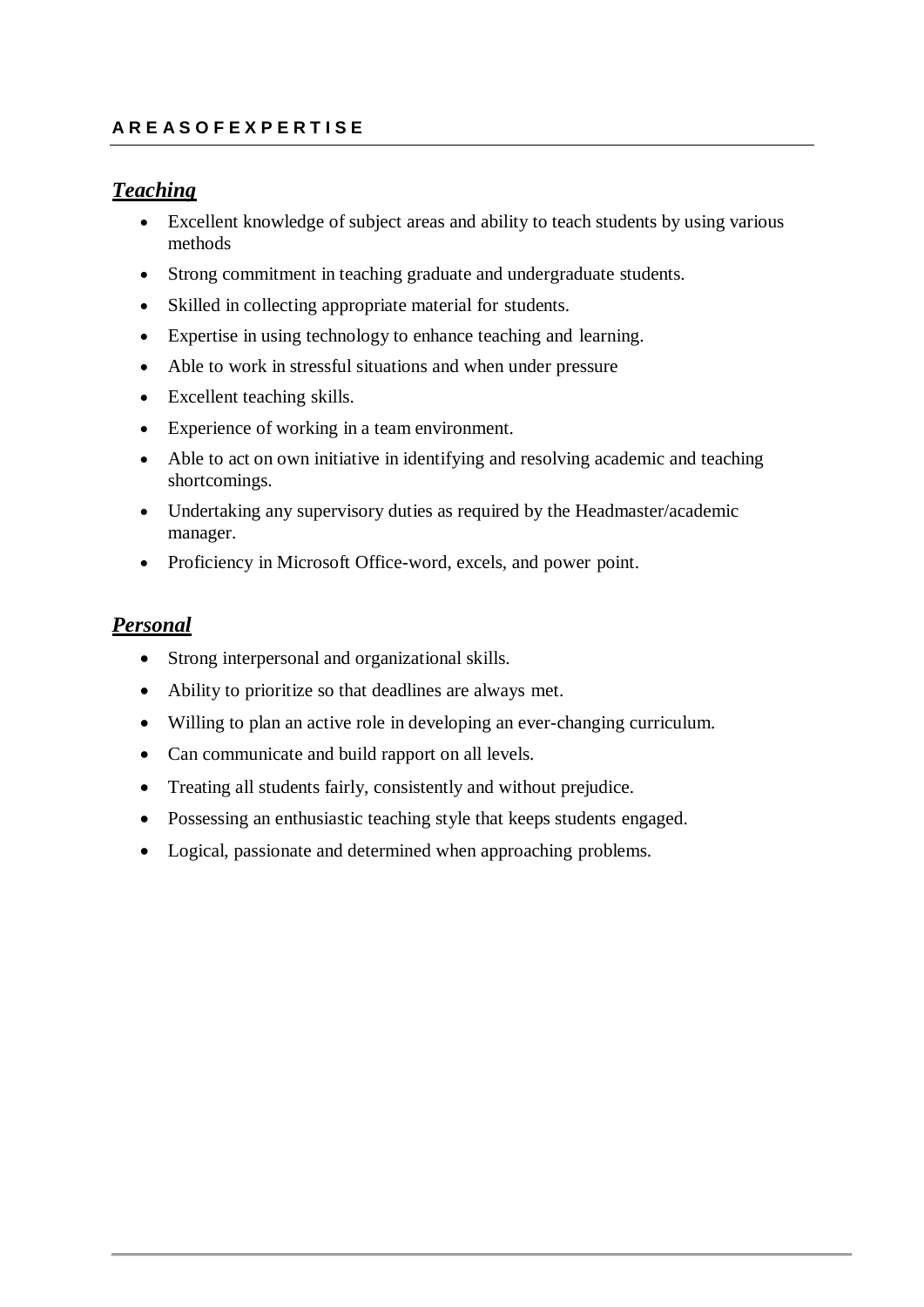## **P U P L I C A T I O N S**

## *BOOKS*

- The Use of Computers for English Language Learning Purposes. Germany: Lambert Academic Publishing GmbH & Co. kG. 2012
- Arab Speaking EFL Learners' Errors in Using English Adjectives. Germany: Lambert Academic Publishing GmbH & Co. kG. 2013

## *Peer-reviewed journal articles*

- Al-Harafsheh, N. A, Pandian, A. (2012).An Exploratory Study on the Use of Computers for English Language Learning Purposes among English as Foreign Language (EFL) Students in Al-Albyet University in Jordan. Language in India. Volume 12: 6 June 2012, ISSN 1930-2940
- Al-Harafsheh, N.A, Pandian, A. (2012).The Use of English Adjectives among Jordanian EFL Students in Al-Albeyt University: An Error Analysis.Language in India. Volume 12 : 5 May 2012, ISSN 1930-2940
- Al-Harafsheh, N. A, Pandian, A. (2016). The Influence of School Factors on English Language Reading Habits among Jordanian EFL students in Al-Mafraq province. International Journal of English Research, Volume 2, Issue 2,ISSN: 2455-2186
- Al-Harafsheh, N. A, Pandian, A. (2016). The influence of social media on English language reading habits among Jordanian EFL students in Al-Mafraq province. National Journal of Advanced Research, Volume 2; Issue 2; March 2016; Page No. 18-22
- Al-Harafsheh, N. A, Pandian, A. (2016). A study on leisure English reading habits among Jordanian EFL secondary school students. National Journal of Advanced Research, Volume 2; Issue 2; March 2016; Page No. 23-24

#### **W O R K S H O P S A N D C O N F E R E N C E S**

- The 2006 ORIENTAL COCOSDA workshop on speech Databases Assessments"The Emergence of Oriental Spoken Language Corpora :Towards Innovative Strategy and technology held in University Science Malaysia from December 9-11,2006
- An international Conference on Literacy, University Science Malaysia,2007
- English teachers training workshopon using computerfor English Language Learning, ministry of Education, Jordan 2000